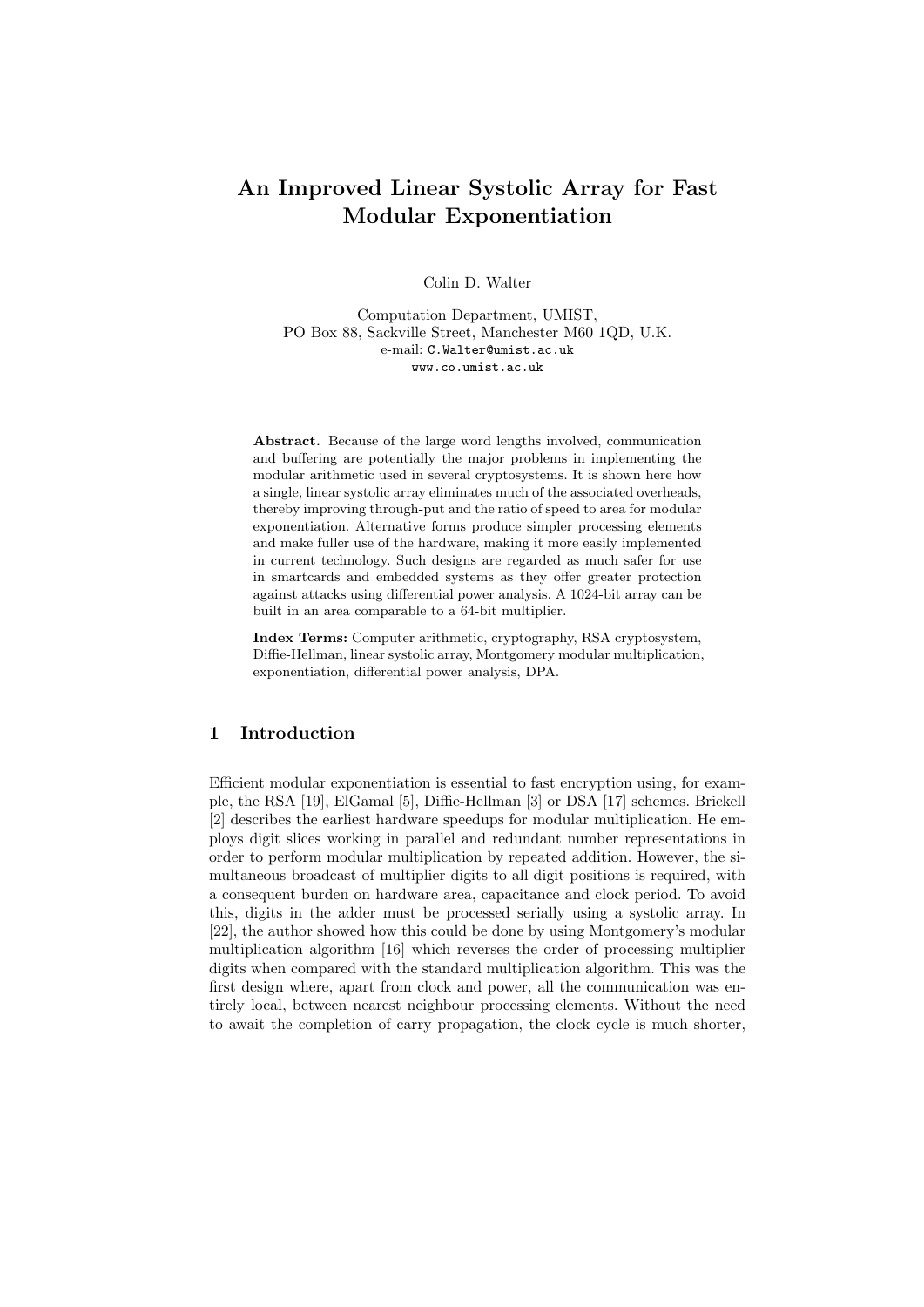so that throughput is increased and hardware cost is reduced. Indeed, there is improved latency over the most recent implementations of traditional methods [24].

For convenience, [22] initially describes a full, rectangular, systolic array with one row for each addition step and as many rows as are necessary to complete a modular multiplication. The final paragraphs describe the possibilities of fewer rows and, in particular, mention its minimal linear form as a single row which can perform two multiplications in parallel by feeding the output directly back in. This indeed provides a modular equivalent of the pipeline multiplier of Jackson et al. [7]. Here some quantification and amplification of the benefits of this special case are given.

In particular, we first show how to adapt the array to modular exponentiation without having to buffer results or idle between successive multiplications. The square and multiply algorithm for exponentiation leads to only 75% use of the resulting hardware on average. Moreover, the silicon area is still substantial since each processing element (PE) contains two multipliers. The second part of this article therefore reduces the PEs to contain a single multiplier and makes them work on every cycle instead of only on alternate cycles to compute one modular multiplication. This cuts the total area almost in half, making it more amenable to current technology and allows 100% use of the array rather than 75%.

Alternative linear arrays have been given by Kornerup [14] and Jeong and Burleson [8]. By comparison, Jeong and Burleson [8], Fig. 5, require 50% more clock cycles per multiplication than here and perform only one multiplication at once rather than two as here. Their array uses the same number of PEs and they are also more complex than here. Hence throughput for an exponentiation is at least 3 times slower and the hardware has the additional overhead of several extra registers (7 for the binary case). The PEs there only operate on every third cycle. The most competitive hardware is that of Kornerup, who groups pairs of product terms [14], Fig. 2, in order to utilise the array fully. Consequently, he has half the number of cells as here but they are twice as complex, yielding the same overall hardware area. By running the two halves of his PEs in parallel, his cell speed is only marginally slower than that here but he uses half the number of clock cycles. Thus, his array has superior latency by a factor of almost 2, but similar throughput since two modular multiplications cannot be computed in parallel. Two copies of his array are needed for efficient exponentiation. This provides almost twice the speed as here but at a cost of just over twice the hardware and slightly more buffering is required. The  $area\times time$  product is thus similar. With pressure on chip area, the more minimal design here is of importance. Our second design uses only a quarter of the area of Kornerup and reduces  $area \times time$  for exponentiation by 25% on average.

The exposition closes with a look at the more general context of the hardware, particularly considering its potential strength against differential power analysis [12], [13].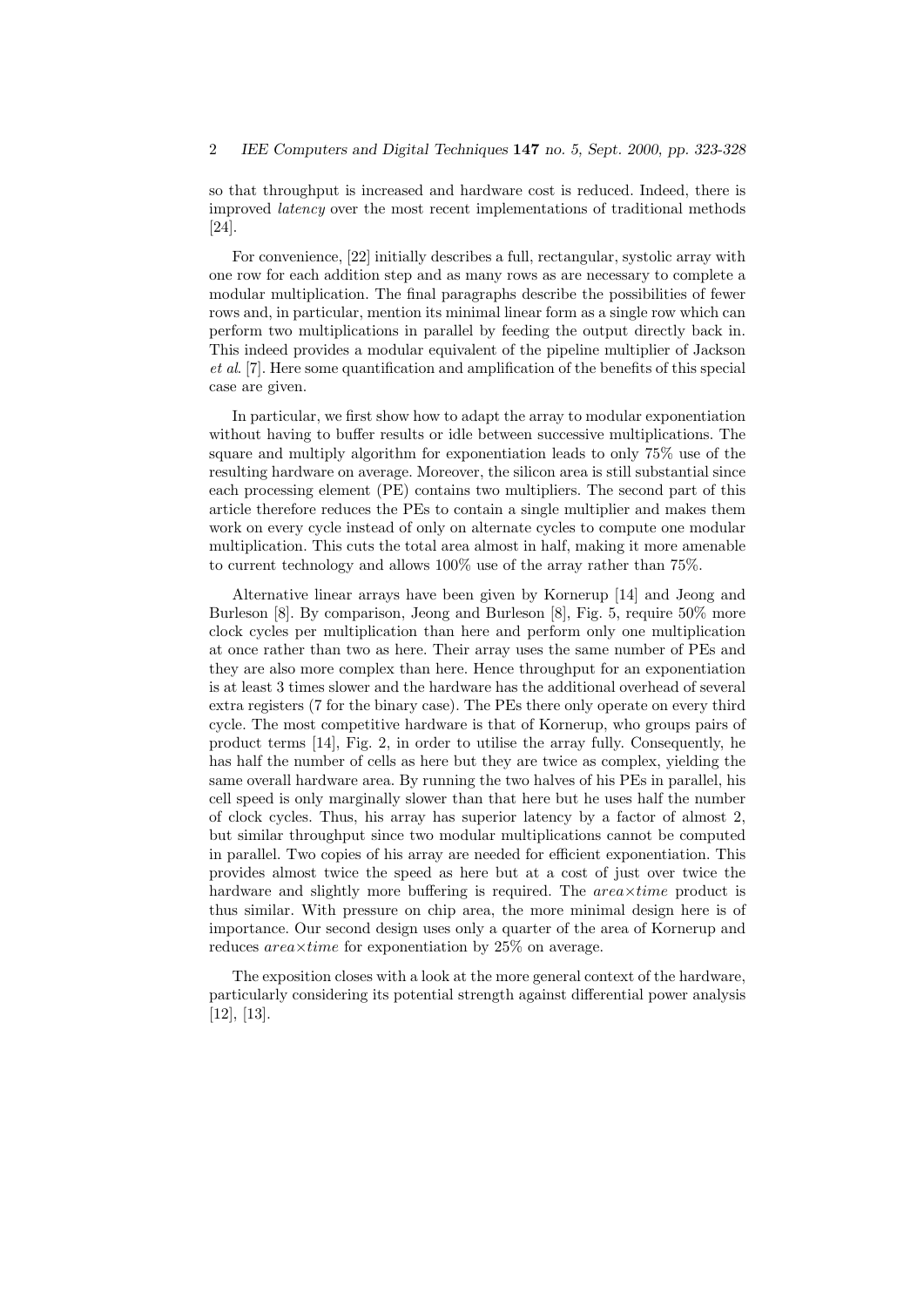# 2 The Systolic Array for Modular Multiplication

Suppose  $(A\times B)$  mod M is to be calculated, where the radix r of the representations is prime to the modulus  $M$  and the non-negative integers  $A, B$  are bounded above by, say,  $2M$ . Assume A, B and M all have at most n digits in base r, with, for example,  $A = \sum_{i=0}^{n-1} a_i r^i$  where  $0 \le a_i < r$ . In practice, for the systolic arrays here, r will probably be a power of 2 between  $2^2$  and  $2^{64}$ , giving digits of between 2 and 64 bits. Historically  $([2], [4], [23])$ , redundant representations have been used to limit carry propagation and enable parallel digit operations. This is unnecessary here because numbers are processed digit serially, least significant digit first. This allows in-line conversion back to a standard, non-redundant representation if necessary.

Montgomery's modular multiplication algorithm [16] is essential here. It computes  $R = (A \times B)r^{-n}$  mod M where n is the number of addition cycles in the process. The extra power of r is ignored at this point, but will be treated when exponentiation is reached. It arises because the ith iteration of the algorithm computes the partial modular product

$$
R_{i+1} = r^{-1}(R_i + a_i B + q_i M)
$$

where  $R_0 = 0$  and  $q_i$  is a digit chosen to make  $R_i + a_iB + q_iM$  exactly divisible by r. The j–1st digit of  $R_{i+1}$  is obtained using the recurrence relation

$$
r_{i+1,j-1} + r \times c_{i,j+1} = r_{i,j} + a_i b_j + q_i m_j + c_{i,j} \qquad (*)
$$

where  $c_{i,j+1} \in [0..2r-2]$  is the carry for propagation up the adder, initialised with  $c_{i,0} = 0$ . A model  $(i, j)$ th processing element (PE) for calculating this in the rectangular array [22] is illustrated in Figure 1. The *i*th row computes  $R_{i+1}$ from  $R_i$ . For simplicity, suppose each PE operates in a single clock cycle. Then the  $(i, j)$ th PE processes the digits of  $(*1)$  at clock cycle time  $2i+j$ , buffering or storing them as indicated. PE  $(i, 0)$  is slightly different as it determines  $q_i$  as well, and uses 0 for its input  $c_{i,0}$ .

To ensure the calculation of  $(*1)$  is possible, the inputs must be generated in time. This can be checked using a data dependency graph, but we need exact times for later. According to the formula,  $r_{i,j}$  is generated by cell  $(i-1, j+1)$ at time  $2i+j-1$ , which is just in time for its use by cell  $(i, j)$ . Also,  $q_i$  must be generated by cell  $(i, 0)$  at time 2i ready for use by cell  $(i, 1)$  at time  $2i+1$ . Its definition is  $q_i \equiv -m_0^{-1}(r_{i0} + a_i b_0)$  mod r where  $r_{i0}$  is generated by cell  $(i-1, 1)$  at time  $2i-1$ , also just in time. If cell  $(i, 0)$  has difficulty in performing its calculation within the same time as the other PEs then various simplifications are possible (see [22]): in particular, M might be scaled so that  $-m_0^{-1} \equiv 1 \mod r$ and/or B might be shifted up so that  $b_0 = 0$ . Section 6 presents more detail for the latter.

For inputs of up to n digits, the topmost ordinary PE has index  $j = n-1$ . For greater j, the inputs  $b_i$  and  $m_i$  are 0 so that no multipliers are necessary in the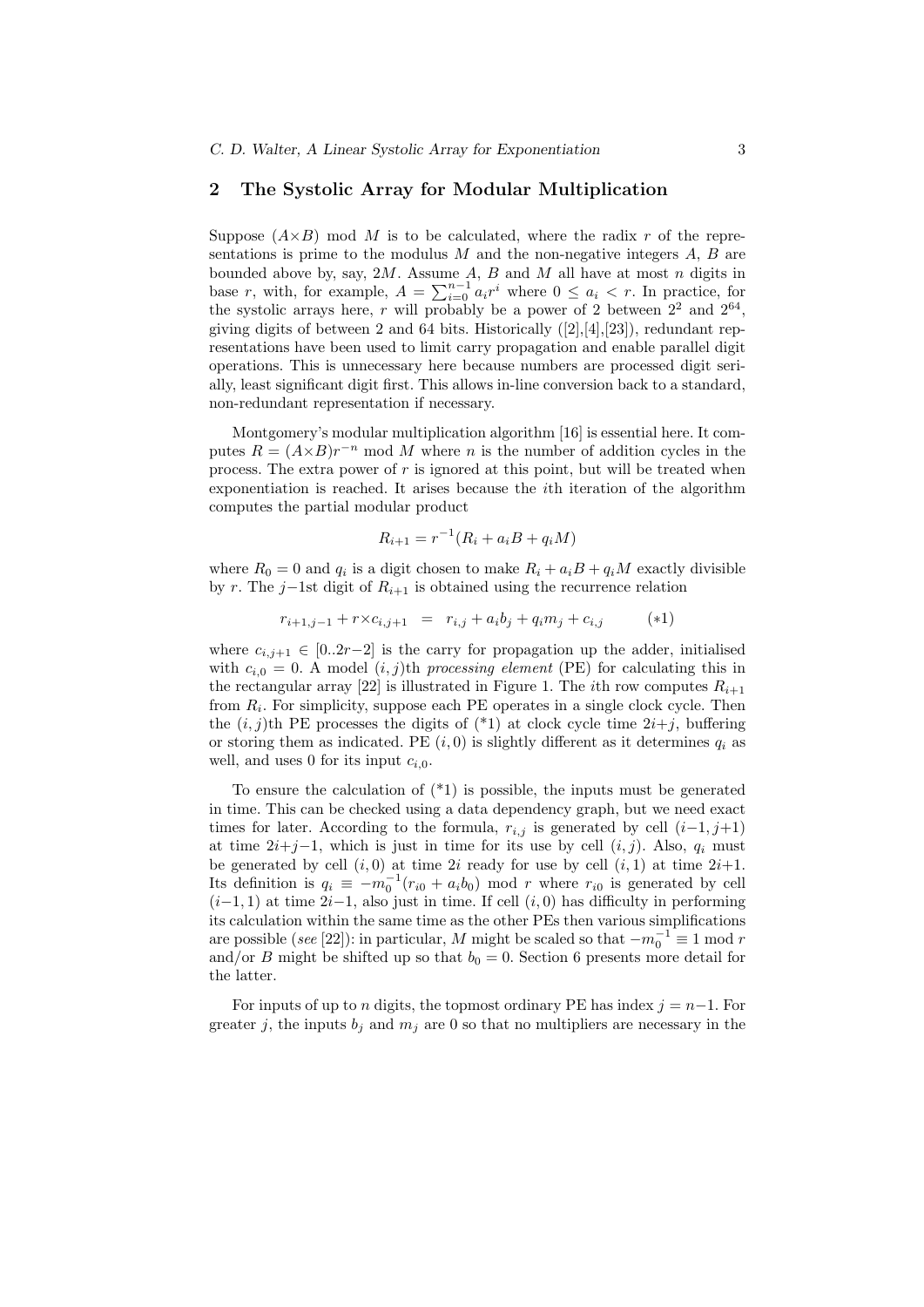

Fig. 1. The  $(i, j)^{th}$  Processing Element for Array Modular Multiplier

PE. Since, by assumption,  $A < 2M$  and  $B < 2M$ , we can prove inductively that  $R_i < 3M$  from  $R_{i+1} = r^{-1}(R_i + a_iB + q_iM) < r^{-1}(3M + 2(r-1)M + (r-1)M)$ = 3M. So the  $(i, n)$ th PE will generate digit  $r_{i+1,n-1}$  with a carry  $c_{i,n+1}$  of at most 2. Hence, (assuming a radix of at least 4) we just need a very simple top  $(i, n+1)$ th PE which calculates and stores  $r_{i+1,n} = c_{i,n+1}$  (the other inputs to (\*1) are zero) and feeds it back and down to the  $(i+1, n)$ th PE at the right time. At the row with  $i = n$  we have  $a_i = 0$  so that  $R_{n+1} = r^{-1}(R_n + q_i M)$  $\langle r^{-1}(3M + (r-1)M) \le 2M$ . Thus row *n* generates output which satisfies the input condition of being less than  $2M$ . This is then suitable for re-input during exponentiation. Note that extra PEs at the top end won't affect the calculations as long as the appropriate most significant digits are initialised to 0.

To obtain a linear, pipeline modular multiplier, only one row of PEs is taken (the *i*th, for example). For this, the *j*th PE behaves like cell  $(i, j)$  of the rectangular array, computing (\*1) at times  $2i+j$  for  $i=0,1,...,n$ . Data which was previously passed between rows must be re-directed back into the single line of PEs. So the output  $r_{i+1,j-1}$  from the j<sup>th</sup> PE is fed into the j-1st PE where it arrives at exactly the right time for executing (\*1). Of course, some control must be added to initialise and clock the registers correctly and to catch the final output  $r_{n+1,j-1}$  at the right time. This is shown in Figure 2.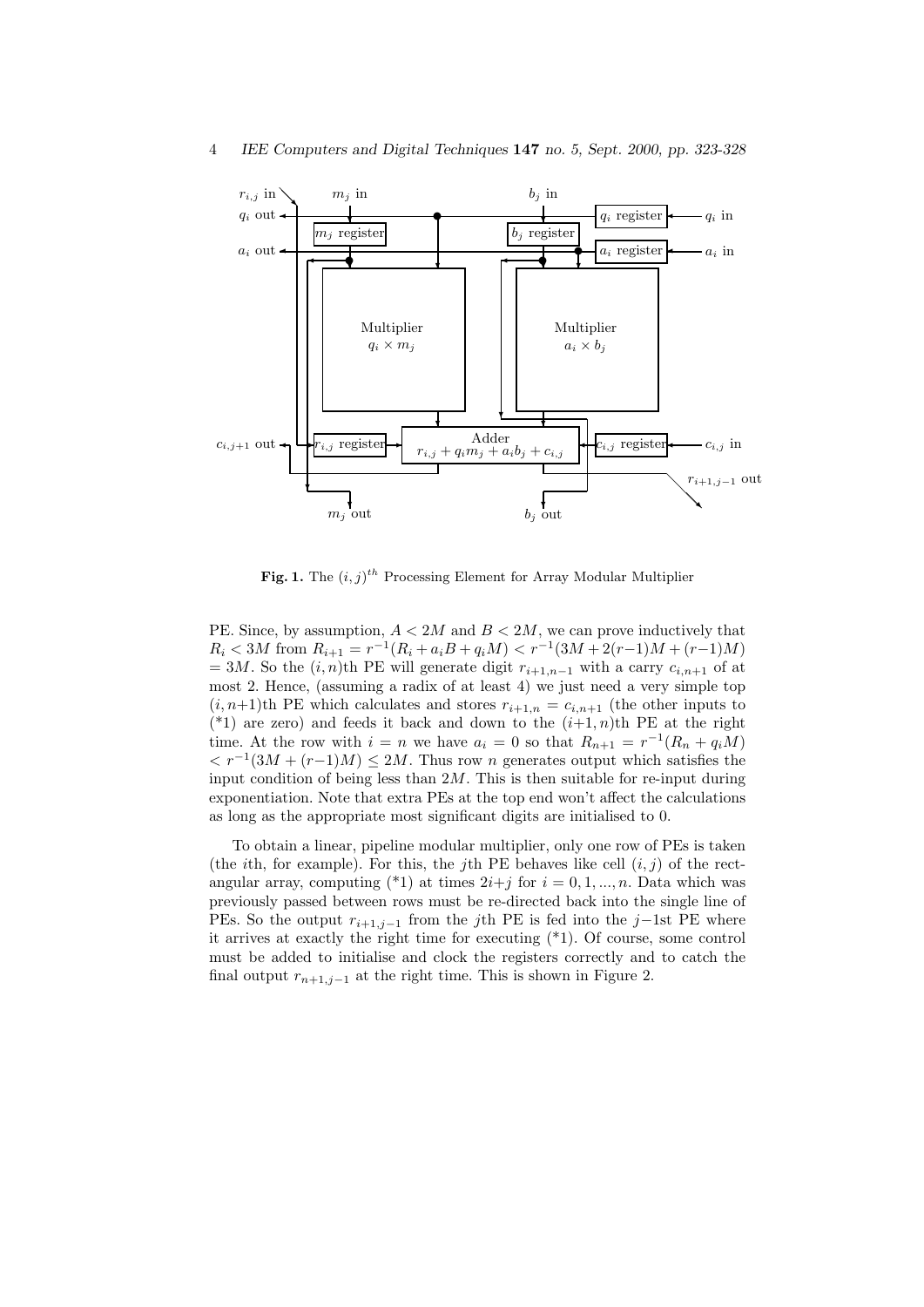

**Fig. 2.** I/O at Time  $2i+j$  for the  $j<sup>th</sup>$  PE of the Pipeline Multiplier

Each PE is only used on alternate clock cycles, the jth one operating on cycles j,  $j+2$ ,  $j+4$ , etc. So another modular multiplication can be interleaved in the gaps, say  $(A' \times B')r^{-n'}$  mod M', running one cycle, or any odd number of cycles, behind the first multiplication. Some communication wires and registers may need to be duplicated for this and appropriate control added, but the multipliers and adder are reused. This is also shown in Figure 2, which illustrates the arrival of updating input for the other, interleaved multiplication.

The linear array may be modified to have all I/O through cell 0. Such a design would allow the circuit to be incorporated easily into awkward spaces on a chip. Thus, in Figure 3, the interleaved output digits  $r_{n+1,j}$  and  $r'_{n+1,j}$  are piped back to cell 0. Digit  $r_{n+1,j}$  is created at time  $2n+j+1$  and so, progressing one PE at a time, reaches cell 0 at time  $2n+2j+1$ , showing that it does not overwrite the other output digits on the same pipeline. A more complex arrangement may be needed for routing the digits of M and B from cell 0. The modulus digit  $m_i$  is needed for first use in the jth PE at time j. By sending digits  $m_i$  out from cell 0 at the rate of two digits per cycle and at the speed of two cells per cycle,  $m_i$  can leave at time  $j$  div 2 and still arrive just in time. This explains why two digits of M have to pass through each PE and only one is clocked through a register. However, if the PE is slower than this pipeline, then a simpler arrangement is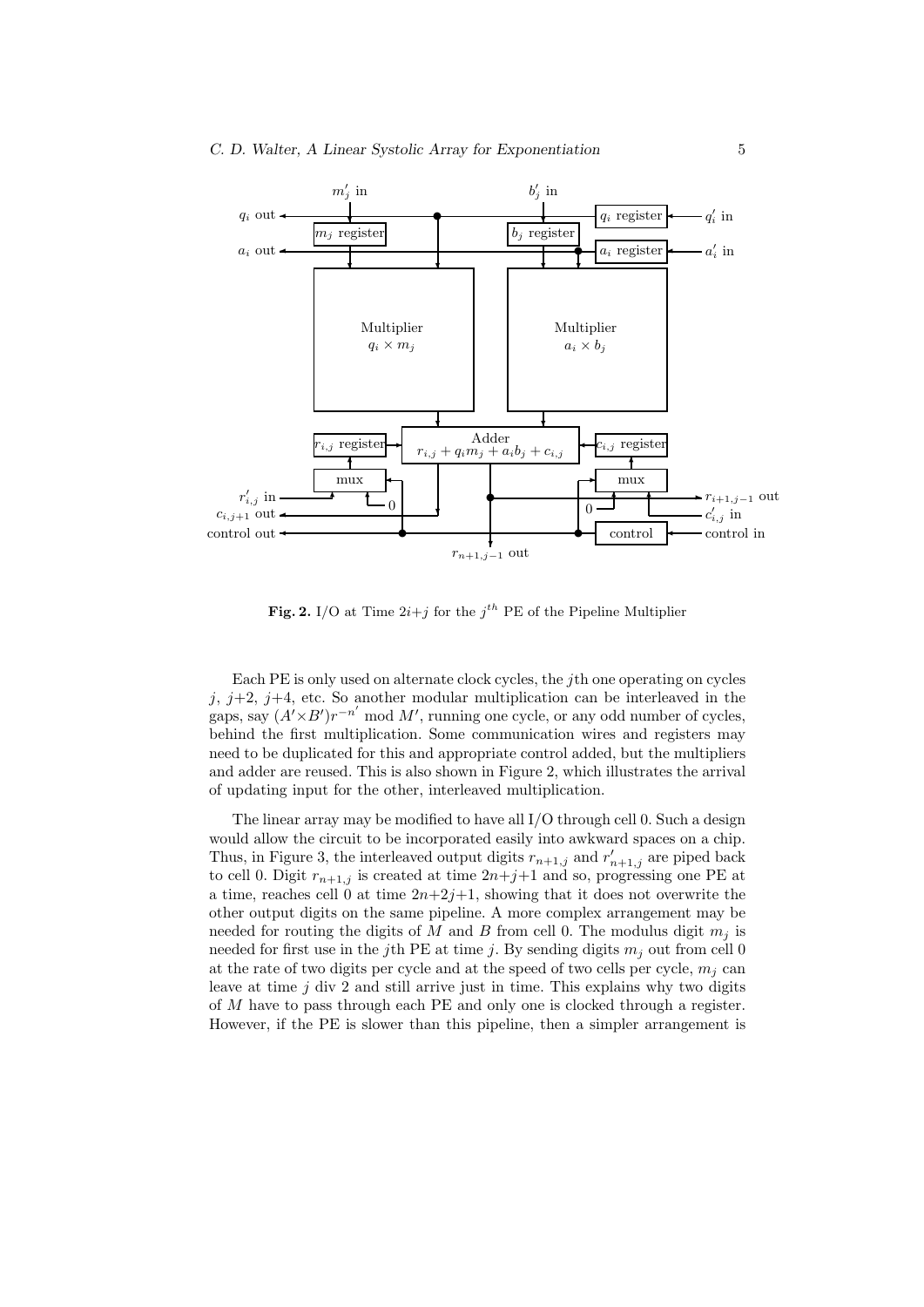possible, with all the digits of  $M$  in a single pipeline advancing by one PE every half of a cell cycle. A control bit piped along the array to reach cell  $j$  at time  $j-1$  enables the correct modulus digit to be captured and loaded into the PE register and for any other cell initialisation, such as the resetting  $r_{0j} = 0$ , to be signalled. The digits of B are treated similarly, as are the digits of  $M'$  and  $B'$ , which are not shown in the figure.



Fig. 3. Communication for I/O directed through cell 0

# 3 Exponentiation

The cryptographic applications of this array require exponentiating plaintext or ciphertext T to some power  $\Delta = \sum_{i=0}^{d-1} \delta_i 2^i$  of d bits, say. This can be done by computing successive squares  $S_i = T^{2^i} \mod M$  and cumulative products  $P_i = \prod_{j=0}^{i-1} T^{\delta_j 2^j}$  mod M using the parallel modular multiplications:

$$
S_{i+1} \leftarrow S_i \times S_i \mod M
$$
  
\n
$$
P_{i+1} \leftarrow P_i \times S'_i \mod M
$$
  
\nwhere  $S'_i = 1$  for  $\delta_i = 0$   
\nand  $S'_i = S_i$  for  $\delta_i = 1$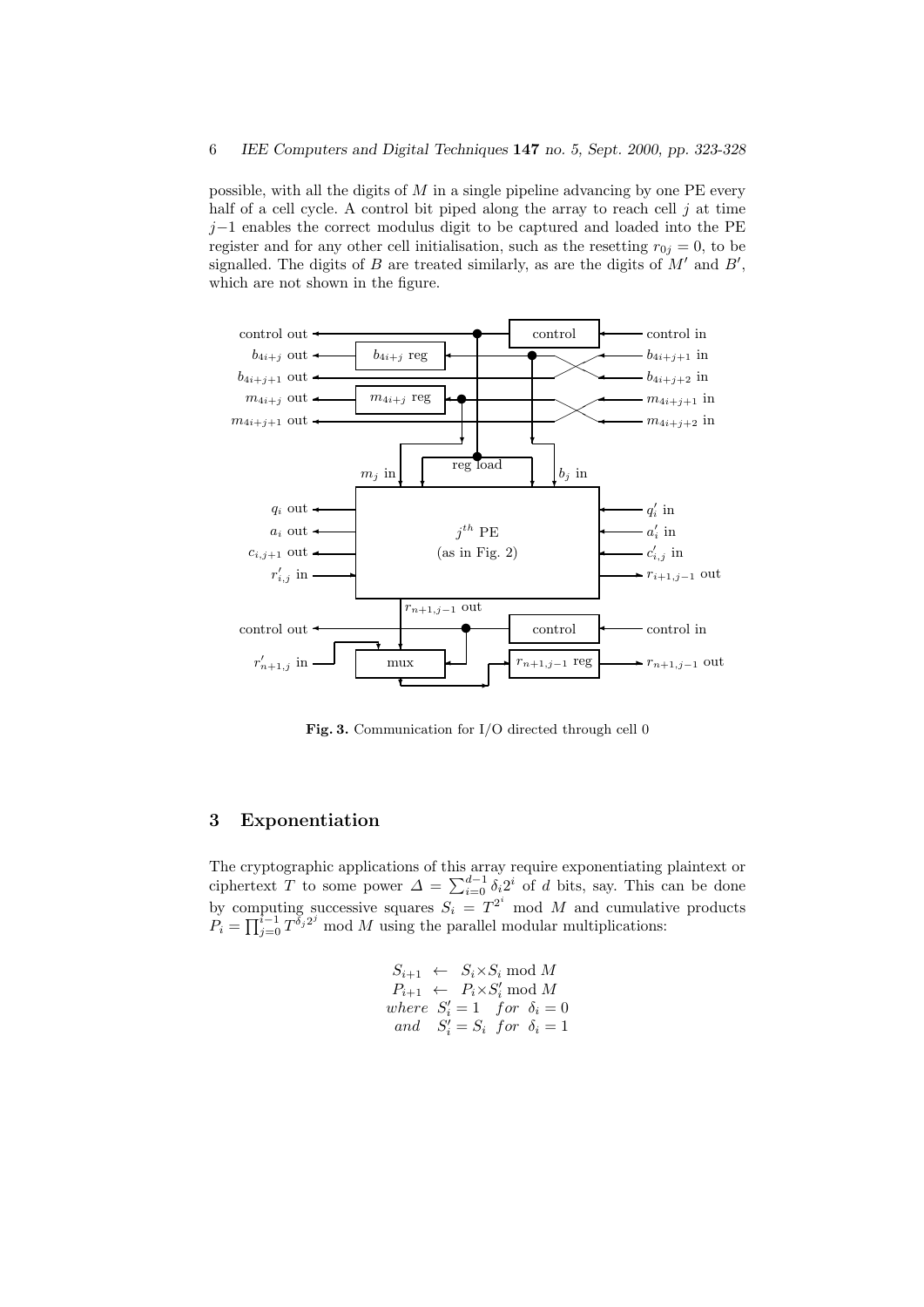If Montgomery's algorithm is used then each multiplication picks up an extra factor  $r^{-n}$  where n is the number of addition cycles per multiplication. This is compensated for by pre-Montgomery-multiplying T by  $r^{2n}$  mod M so that  $Tr^{n}$  mod M is fed into the exponentiator. Each multiplication or squaring maintains the factor  $r^n$  so that  $T^{\Delta}r^n$  mod M is output. The only necessary postprocessing is then another Montgomery multiplication, this time by 1, which removes the unwanted  $r^n$ .

Both the square and multiply operations can be calculated in parallel by the array and successive pairs pipelined with virtually no intervening breaks or buffering. Thus the array should be very well suited to exponentiation, as each cell can then be almost fully utilised, performing its task on almost every cycle. The only reservation for the scheme here is that the multiplications by 1 are included here but generally omitted. (Multiplication by 1 here would actually be done via Montgomery multiplication by  $r^n$ .) Consequently, on average the array is utilised at only 75% of its full capacity. However, the exponentiation will still normally have to perform d squarings and therefore must take at least the time used here  $(\text{but see }[6]).$ 

A PE of the exponentiating array is illustrated in Figure 4. In terms of the previous notation, the interleaved multiplication sequences have

 $A = B = S_i$   $R = S_{i+1}$   $A' = S'_i$  (=  $r^n$  or  $S_i$ )  $B' = P_i$   $R' = P_{i+1}$ 

where the choice for  $A'$  is determined by the exponent bit  $\delta_i$ . The array is initialised for the first two simultaneous multiplications by supplying  $M' = M$ and  $A = B = Tr^n \mod M$  (=  $S_0$ ), setting  $B' = r^n$  (=  $P_0$ ) and computing  $A'$  from  $A$ , as defined. Most of this and the subsequent operation is just as in Figure 2. The main difference is that the digits of  $B$  and  $B'$  are also needed for immediate consumption by the neighbouring cell.

For the interface between successive multiplications, suppose the products  $R = S_i$  and  $R' = P_i$  have just been computed and are about to be used as the inputs  $B$  and  $B'$  for the next pair of multiplications. Since the *i*th multiplication is offset by 2*in* clock cycles, the *j*th output digits  $r_{n,j}$  and  $r'_{n,j}$  are generated by cell j+1 at times  $2in+j-1$  and  $2in+j$  respectively. These digits become inputs  $b_j$  and  $b'_j$  for the following multiplications. They must be ready for use by cell j at times  $2in+j$  and  $2in+j+1$  respectively. This is just possible with no gap between successive multiplication cycles. So there is no need for buffering the data further nor is there any idle time in the hardware.

The other inputs  $A$  and  $A'$  must also be checked for timeliness.  $A$  is initialised digit serially from cell 0. Thereafter, the output  $R = S_i$  and  $S'_i$  provide the inputs A and A'. The digit  $r_{n,j}$  is computed at time  $2in+j-1$  and reaches cell 0 at exactly the right time  $2in+2j$  for its first use there as  $a_j$ . This leaves one clock cycle for cell 0 to compute  $a'_j$  from  $a_j$  using  $A' = \delta_i A + \overline{\delta_i} r^n$ . The final output of the array,  $T^{\Delta}$  mod M, is a value of R', and so can be collected serially from cell 0 after a multiplication by 1 to remove the extra power of  $r$ .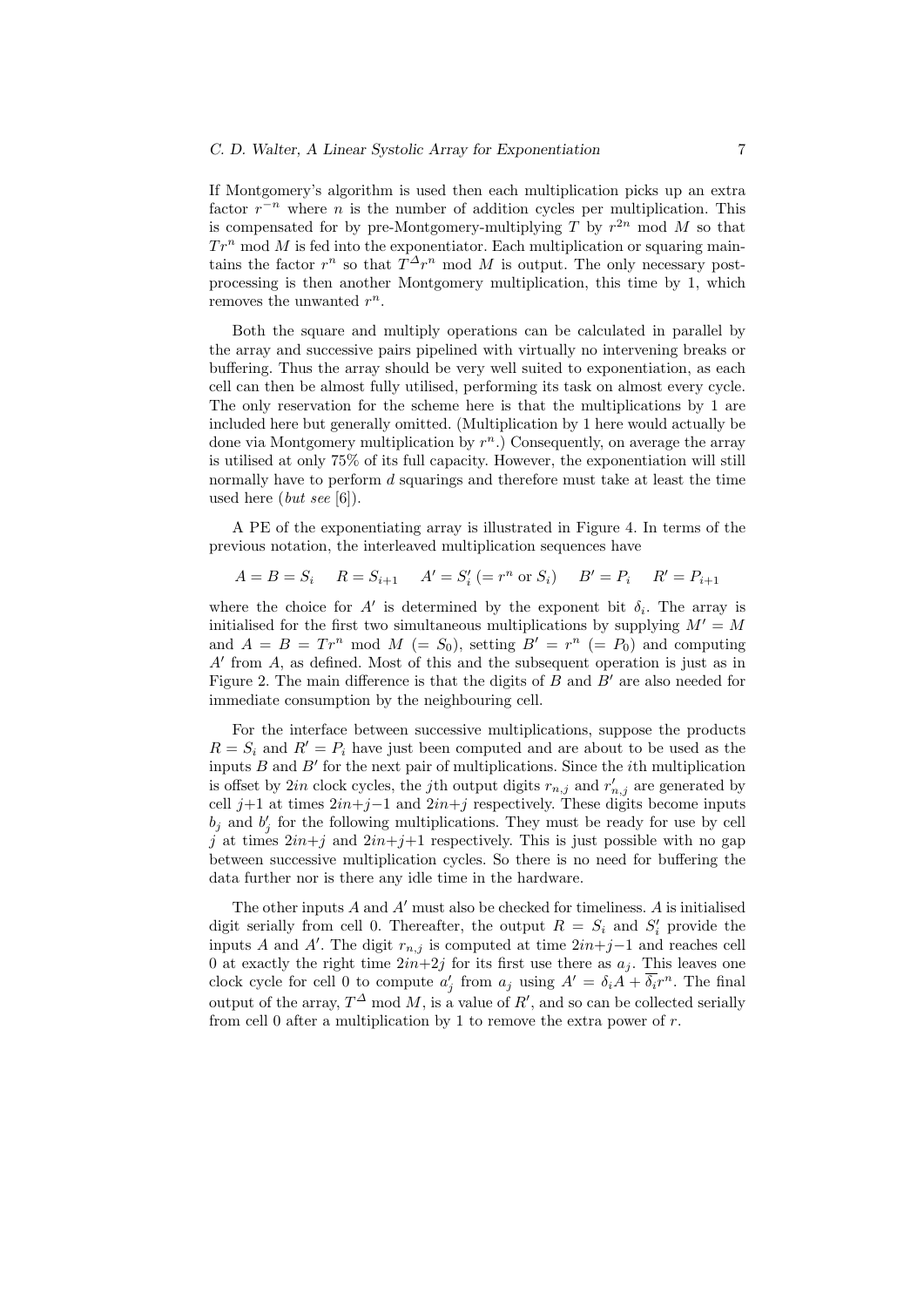

Fig. 4.  $j^{th}$  PE for Exponentiation

As in Figure 2, the main control bit is set by cell 0 on every 2nth cycle and reaches the jth PE at time  $2in+j-1$  (i = 0, 1, 2, ...). It indicates that the cell should update its current  $b_j$  to the incoming  $r_{n,j}$ , and make a similar change to  $b'_j$  on the next clock tick. A similar control bit indicates when the outputs  $r_{n,j}$  and  $r'_{n,j}$  should be captured for routing to cell 0. If cell 0 is now slower than the normal PE, extra cycles can be inserted between successive multiplications to allow it to complete without slowing down the clock. Specifically, each multiplication is just allowed to run on as necessary before starting the next one (perhaps with some updating for the next multiplication) but the result is still extracted at the same point. This is a minimal extra cost as  $n$  is relatively large.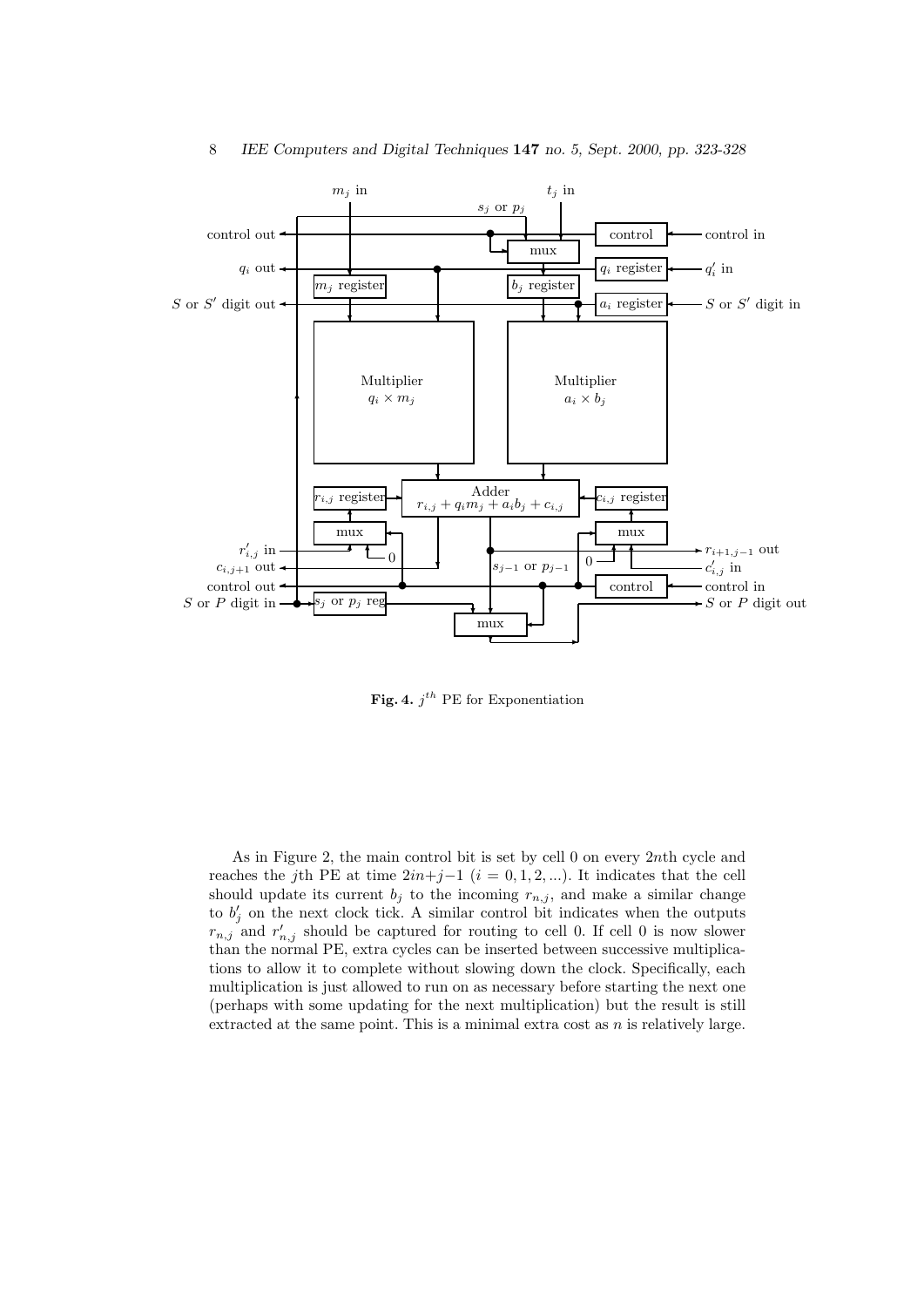# 4 External Connections and Comparative Study

Hardware for modular multiplication will probably either reside on a dedicated chip or be part of a larger digital signal processing chip. In both cases the I/O bandwidth is likely to be limited. Hence the external communication problems will be similar. With little if any loss of generality, we therefore phrase the discussion in terms of a dedicated chip. It also suffices to consider only exponentiations since data rates for multiplication sequences will be about twice those for exponentiations to the power 1 (because the exponentiation may perform a useless final squaring).

The connections of the array to the external world are fairly simple: the inputs are M, T,  $\Delta$  and perhaps  $r^{2n}$  mod M, and the output is  $R' = T^{\Delta}$  mod M after post-processing. Each of these is required, respectively generated, digit serially. Corresponding input and output digits are separated by time  $2dnt$ . At worst, three digits are input and one digit output from the array over the operation time t of a cell. In practice, chips have relatively few pins for  $I/O$  and communication with the rest of the world may be at a slower clock speed. Hence external communication of large integers is in effect limited to the sequential I/O of a few bits over a number of clock cycles. Providing the radix  $r$  is not too large, the internal clock not too fast, and also the number of pins not too small, the chip I/O will be fast enough not to hold up the exponentiation and also fast enough to avoid the need for more than minimal buffering of the I/O. Current internal chip and communication technologies are sufficiently in line with each other that these conditions are easily satisfied.

A desirable choice for  $r$  might involve digits with the same range as normal machine arithmetic, say 32 or even 64 bits of input, so that PEs can use a standard off-the-shelf multiplier design containing years of optimisation (e.g. [18]) and the I/O requirements might match internal bus speeds. However, a large RSA word length of perhaps  $2^{10}$  bits leads to huge usage of chip area from, for example,  $64 \frac{32 \times 32 \text{-bit multipliers}}{20 \times 32 \text{ bit multipliers}}$  Then, assuming a multiplication takes 4 cycles, the throughput for a full length exponent is  $2^{10}$  bits (=text length) every  $2^{18}$  clock cycles (=  $2dnt = 2 \times 2^{10} \times 2^5 \times 2^2$  cycles). On a 400MHz clock, this would lead to a data decryption rate of about 1.5Mbits/sec. After scaling for technology differences, this is essentially the same as the programmable active memory (FPGA) technology of Shand *et al.* [21] which ran at 40MHz and gave a throughput of  $165Kbits/sec$  for  $2^{10}$ -bit inputs and keys. Although they used a pipelined version of Montgomery's algorithm, they also made use of a fourfold speedup from using the factorisation of the modulus and the Chinese Remainder Theorem to divide the operation into two parts running in parallel. This is balanced by using about four times the silicon area here (about 400K gates as opposed to 100K for their equivalent ASIC) to obtain similar throughput per clock cycle. Of course, such large multipliers, which take several cycles to operate, can be pipelined. With minor overhead, we could build each PE with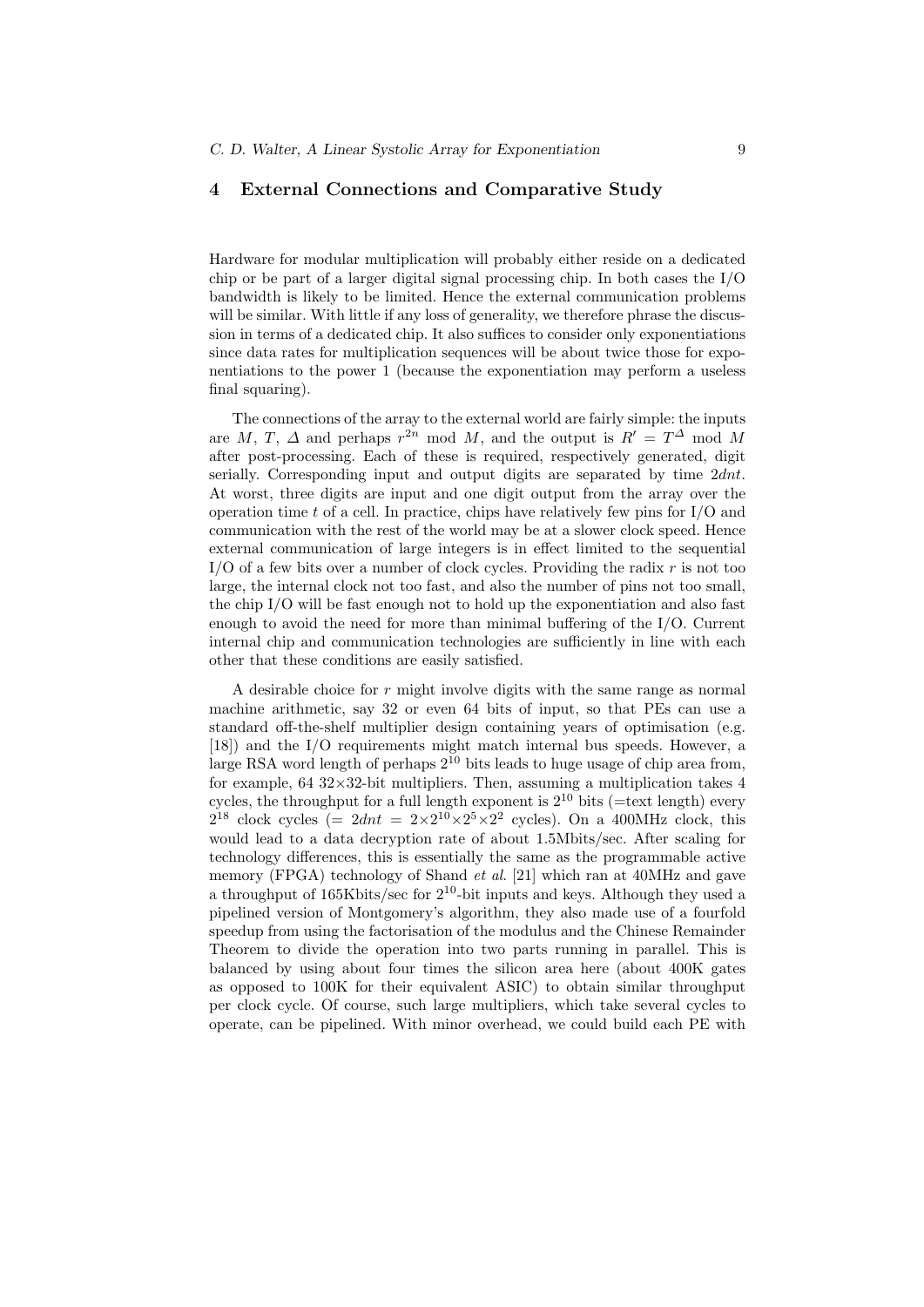a single, pipelined multiplier. Then both the multiplications could be computed in 5 cycles rather than 4, thereby reducing the  $Area \times Time$  cost by almost half.

A  $56\times64$  bit integer multiplier uses about 3% of a large chip in today's technology [20]. An array with  $r = 2^{56}$  would require about  $n = 18$  PEs and hence 36 such multipliers (18 if pipelined) plus a little more area for the communications. This puts it on the limit of current technology. Again, assuming it is a 4-stage multiplier, we obtain only an average exponentiation throughput of 1 bit per  $2<sup>7</sup>$  cycles. If the chip also has a frequency multiplier of 4, then RSA decryption is still a mere 1 bit per  $2^5$  internal bus cycles – much below the bus capacity. However, the I/O comes in bursts,  $56 \times 2^5$  bits plaintext input per bus cycle for these parameters, plus the same again for the modulus if that is also needed.

At the opposite extreme, the smallest choice of  $r = 2$  probably suffers from too high an overhead in terms of storage area and time spent clocking latches. As the total area required is only a very small constant multiple of the area required to hold the input data, the choice is close to the minimal possible area needed to perform exponentiation. Slightly larger  $r$ , say 4 or 8, are of more interest. The former would require a PE with two 2-bit multipliers and containing about  $2^6$ gates. There would be  $2^9$  PEs for  $2^{10}$ -bit inputs, yielding an array with similar area to only a couple of 64-bit multipliers (about  $2^{12}$  full adders each). The array would perform decryptions in  $2dn = 2^{20}$  of its cycles, whereas the two 64-bit multipliers could complete a modular multiplication in  $2<sup>8</sup>$  of their cycles and so a decryption in an average of  $1.5 \times 2^{18}$  of its much longer cycles. The computing powers are therefore roughly similar for comparable areas. Thus the array here appears to be at least as cost effective. However, with only local connections and regular nature, layout is much more straightforward and it can be adjusted more easily to fit unusually shaped areas on the chip. Its parameter  $r$  can be chosen to make it utilise fully all available free space and, as we shall see, it is more resistant to differential power analysis attacks.

Throughput for the array here is essentially the same as for the parallel digit implementation of modular multiplication described in [24] if it uses the same basis r and identical circuitry for computing digit sums and products. The main advantages of the exponentiation process here are that a considerable digit distribution area is saved, and each modular multiplication avoids the small number of extra iterations which are required there to enable the timely arrival of the distributed digits. Thus, this array should have slightly better throughput and should have noticeably smaller area. Moreover, in a design like that of [24], all the input and output digits are consumed, respectively generated, simultaneously. Since the number of I/O bits in an RSA cryptosystem exceeds the number of pins available by an order of magnitude, the I/O data must be supplied serially and buffered on the chip. This decreases the performance of [24] as far as latency is concerned, at best to what the array here produces, and makes the area discrepancy even greater. In conclusion, the design here seems to out-perform the best modular exponentiation circuits which employ parallel digit processing and multiplication via repeated addition.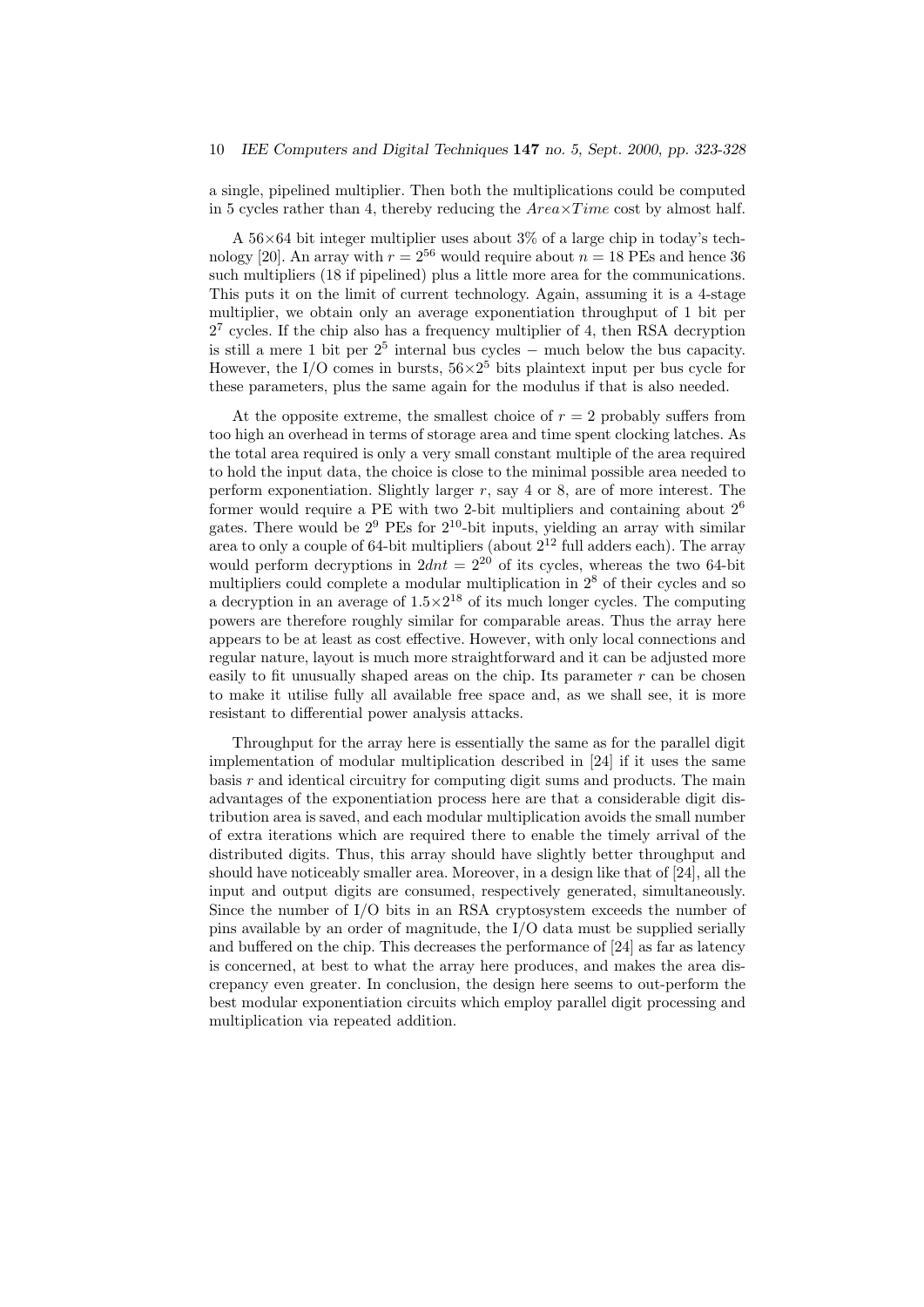# 5 Elliptic Crypto-Systems

The standard integer RSA algorithm has a corresponding version for elliptic curves  $[10]$ ,  $[15]$  over a finite field  $\bf{F}$ . The above hardware design is particularly well suited to the case when this field has odd prime order  $p$ : elements are represented by integers modulo  $p$  rather than modulo  $M$ , but otherwise the arithmetic is identical.

Integer RSA uses the multiplicative group of residues prime to the modulus M, whilst elliptic RSA uses a group of points on the elliptic curve which is generally written additively. Encryption and decryption are performed by multiplying the message point  $(x, y)$  on the chosen elliptic curve  $y^2 = x^3 + ax + b$  by a key  $d$ . This is the analogue of exponentiation to the power  $d$  and is achieved by the equivalent of the square and multiply algorithm in Section 3. Doubling  $(x, y)$ , which corresponds to squaring, gives the point  $(x', y')$  defined, in the case of characteristic greater than 3, by  $(see [11])$ :

$$
x' = \left(\frac{3x^2 + a}{2y}\right)^2 - 2x \qquad y' = \left(\frac{3x^2 + a}{2y}\right)(x - x') - y
$$

and the sum  $(x', y') = (x_1, y_1) + (x_2, y_2)$  is given by

$$
x' = \left(\frac{y_2 - y_1}{x_2 - x_1}\right)^2 - x_1 - x_2 \qquad y' = \left(\frac{y_2 - y_1}{x_2 - x_1}\right)(x_1 - x') - y_1
$$

By far the most expensive operations here are inverting y and  $x_2-x_1$ . Agnew, Mullin & Vanstone [1] recommend swapping the affine co-ordinates  $(x, y)$  for projective ones  $(x, y, z)$  so that no inversion is required until encryption is completed and affine co-ordinates must be recovered. For odd prime fields, elliptic point doubling using projective co-ordinates requires 10 field multiplications and elliptic point addition 16 field multiplications (see [25], A.10.4 and A.10.5). The miscellaneous other operations (field additions, subtractions and scalar multiplications) are trivial to perform in one cycle each.

The extra arithmetic in doubling and adding points means use of the array here is more complex: there are a few more registers and so extra control. However, the schedule for doubling and adding elliptic points is simpler than that for squaring and multiplying in the integer case. Two additions from one or other can always be done simultaneously. So doubling and adding of points can be arranged sequentially instead of interleaved, yet still using the array fully. Consequently, additions need only done when necessary. The final inversion to recover affine co-ordinates can be done by exponentiation, using the array in the same way as before, without change and with the same efficiency. Overall, with inversion using only a fraction of the total time, the array is almost fully utilised.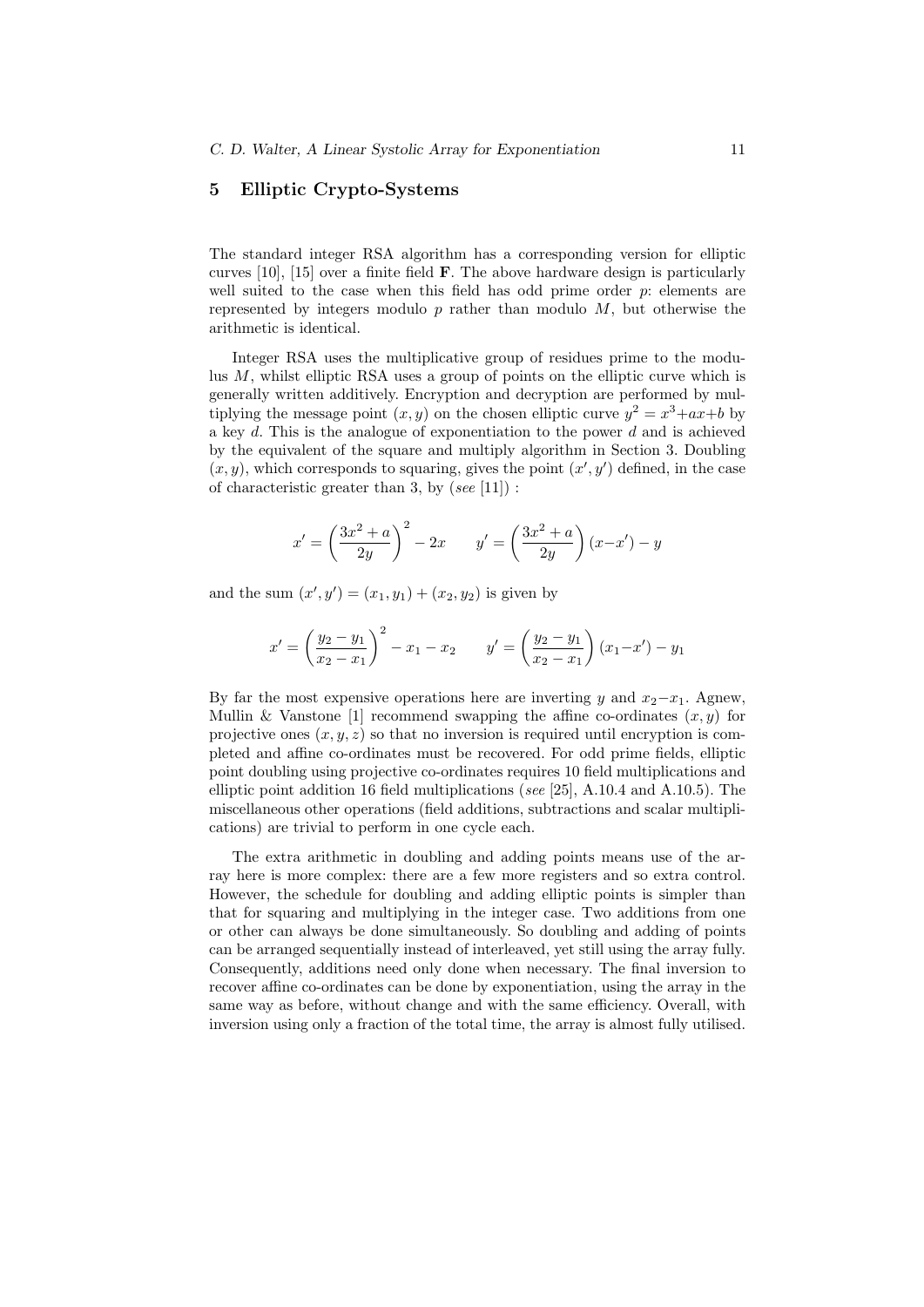### 6 Re-Structuring for 100% Use

For larger radices, the hardware cost is considerable. We suggest two ways in which the number of multipliers might be halved. First, the equation  $(*1)$  may be split into two almost identical sequential multiply-accumulate operations with one multiplication each:

$$
t_{i,j} + r \times d_{i,j+1} = r_{i,j} + a_i \times b_j + c_{i,j}
$$
 (\*)  
\n
$$
r_{i+1,j-1} + r \times c_{i,j+1} = t_{i,j} + q_i \times m_j + r \times d_{i,j+1}
$$
 (\*)<sup>2a</sup>

where  $t_{i,j}$  is an intermediate digit value with carry  $d_{i,j+1}$ . A PE with two multipliers would perform the multiplications of (\*1) in parallel. The cheaper solution of one multiplier used twice to perform (\*2) will take twice the time, but, with just half the area, the product  $area\times time$  is unchanged. In that context a larger cell 0 with two multipliers working in parallel could dispatch the required digits in time without any problems. If the single multiplier is large enough, it might be pipelined to perform the two multiplications in less than double the time, thereby reducing the *area*×time product.

Secondly, exponentiation is slightly unsatisfactory for a couple of reasons. Only the standard square and multiply method is well suited to the array here, and, on average, it still leaves the PEs unused for 25% of the time. To solve this, the array can be restructured to make each PE work on the same multiplication for every cycle. The original PE functionality is split in two for using a single multiplier. Equation (\*1) is re-written as

$$
t_{i,j} = a_i \times b_j \qquad (*)3a)
$$
  

$$
r_{i+1,j-1} + r \times c_{i,j+1} = r_{i,j} + t_{i,j} + q_i \times m_j + c_{i,j} \qquad (*)3b)
$$

by introducing intermediate values  $t_{i,j}$ . Both (\*3a) and (\*3b) are executed by the jth PE, the first on cycle  $2i+j-1$  and the second on cycle  $2i+j$ . Outputs  $r_{i,j}$ and  $c_{i,j}$  are produced and used on the same cycles as before. An extra control bit selects between the two functions of the PE causing a negligible increase in execution time. Once  $r$  increases above 4, the area gained from halving the number of multipliers quickly outweighs the small area for extra control. This soon gives a hardware saving of over a third. However, exponentiation takes only 50% longer than before because the multiplications and squares are run sequentially, but no useless multiplications by 1 are done. So, for larger  $r$ , this may be a cost effective solution as both  $area$  and  $area \times time$  are improved.

Digits  $a_i$  and  $b_j$  need to be available one clock cycle earlier than before. Multiplications and squarings alternate so that  $P_i$  is only required as an input on every other multiplication. Its value must be buffered with an extra register in each PE. It will certainly be available in time for use as the  $B$  input.  $S_i$  is used in every multiplication as the  $A$  input and for squarings also as the  $B$  input. Its digits  $r_{n,j}$  are calculated at time  $2in+j-1$  and reach cell 1 for use as  $a_j$  at time  $2in+2j$ . It doesn't reach cell 0 in time, but this is not important if  $b_0 = 0$ . The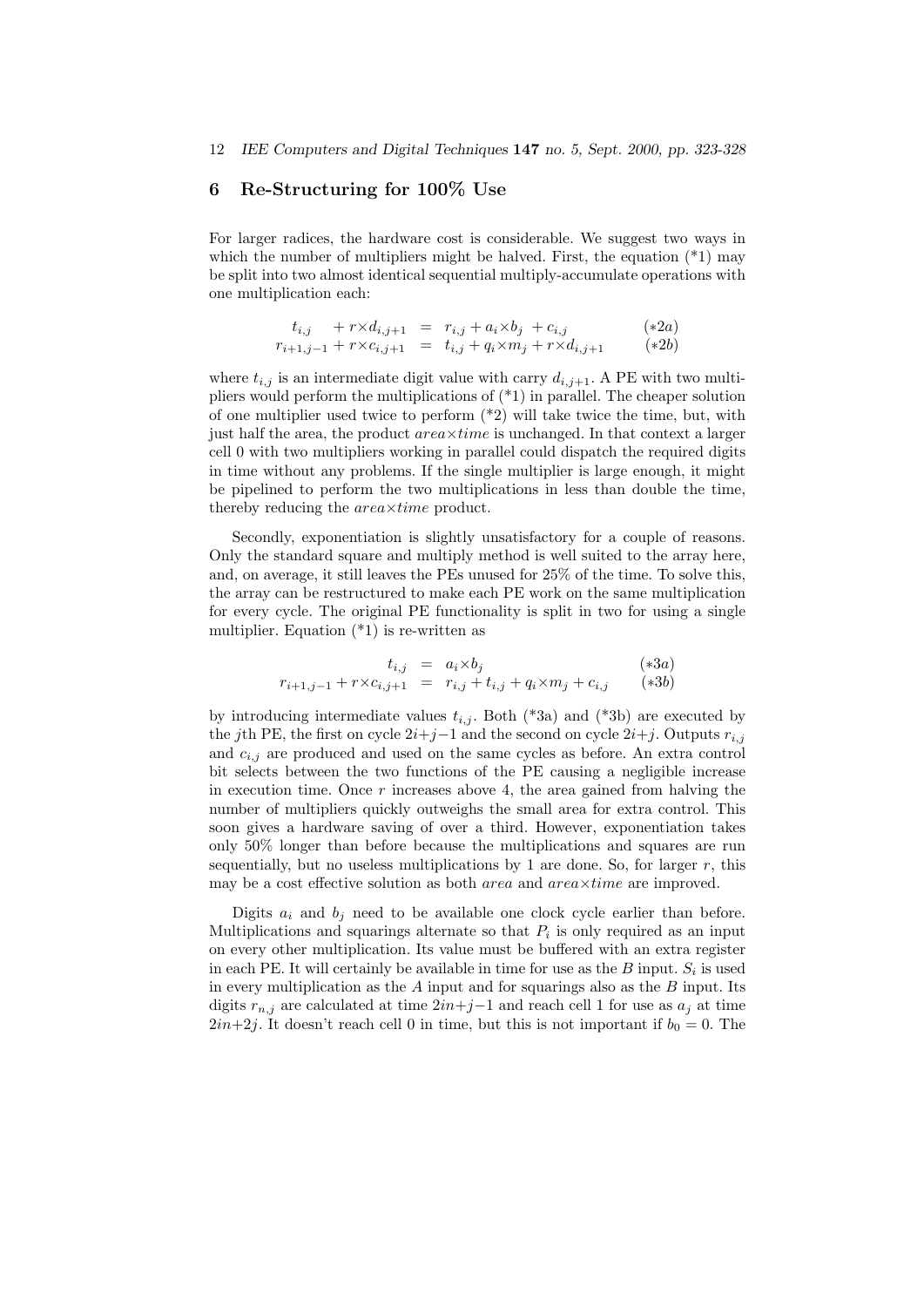condition  $b_0 = 0$  was needed before to simplify cell 0 to help it operate in time. The same solution is employed here, namely to shift  $B$  up.  $B$  is input with a hardwired shift up to make  $b_0 = 0$ . The cost is cheap: at most one extra iteration per multiplication, which is required to ensure the output is under  $2M$ , and a different power of r being introduced into Montgomery products. As part of the shifted input  $B = rR_n$ ,  $r_{n,j}$  is calculated at time  $2in+j-1$  and now first required as  $b_{j+1}$  in  $a_0b_{j+1}$  at time  $2in+j$ . As before, the digit  $q_i \equiv -m_0^{-1}r_{i,0}$  mod r is computable by cell 0 at time  $2in$ , the cycle after  $r_{i,0}$  is generated.

Other exponentiation schemes now become possible. In particular, the  $m$ -ary method [9] requires a pre-computed list of m−1 products. These can be stored in cyclic shift registers at cell 0 and loaded through that cell in the same way as  $S_i$  or  $P_i$  under the square and multiply scheme.

# 7 Differential Power Analysis

Differential power analysis (DPA) [13] is a method for attacking cryptographic hardware through variations in current arising from data dependent calculations. Typically an attack might be made against a smartcard or embedded cryptographic device containing a private key. The presence of a high noise-to-signal ratio in the current means that measurements are best made by averaging over a large number of cases. When the square and multiply method is used, the attacker would hope to average over a large enough set of exponentiations to be able to separate squares from multiplies and thereby read off the secret exponent. Similarly, where the same argument A, perhaps related to a chosen plaintext, is used repeatedly in calculating products  $A \times B$  it might be possible to average over the many values of B to identify some property of A.

In standard implementations which use a single, large multiplier the digits of an operand A are very clearly separated out into the discrete time intervals when they are used. Also, with such hardware, squarings and multiplications have clearly defined beginnings and endings. With the systolic array described here, all multiplications merge into each other. First, successive multiplications overlap by about  $2n$  cycles. Also, at any instant, all the PEs which are computing a digit product of one multiplication  $A \times B$  are using different digits of A, not the same one. Hence the power variation is very much in line with the average digit of A rather than a succession of ups and downs representing the sequential use of distinctive individual digits of A. This makes the recognition of a particular operand A much more difficult in DPA, and the distinction between squares and multiplies irrelevant.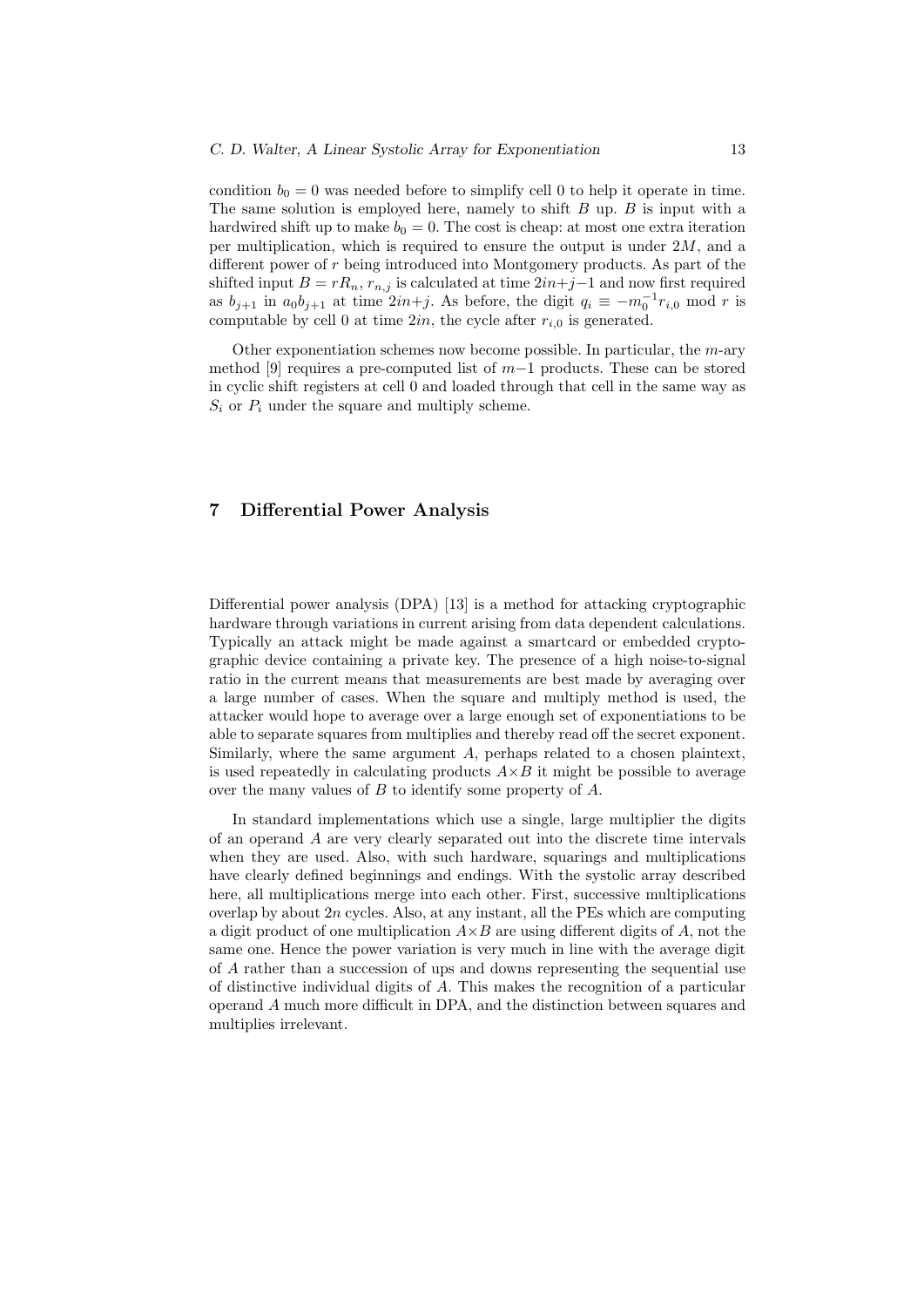14 IEE Computers and Digital Techniques 147 no. 5, Sept. 2000, pp. 323-328

#### 8 Conclusion

We have constructed three array modular multipliers and exponentiators parametrised by the radix  $r$  of the input representation, namely those implementing equation  $(*1)$  directly, and those implementing  $(*1)$  via equations  $(*2)$  or  $(*3)$ . Each is well suited to the modular arithmetic of many encryption schemes, and also RSA over elliptic curves of non-zero characteristic. For larger  $r$ , the last design is not much more than half the size of the first, but uses only 50% more time. However, in all cases a choice of  $r$  can be made to make maximal use of the chip area available for the array, and thereby minimise latency. The processing elements consist of standard components, the main one being one or two multipliers for base  $r$  digits, which might be picked off the shelf. As the designs are linear with I/O through one end, the circuits are easy to lay out and can even be bent around corners to fit into any odd-shaped space. The time per exponentiation is  $O(ndt)$  where the exponent has d bits, the modulus and input text have *n* digits base  $r$  and  $t$  is the execution time for the digit multiplier. There is no overhead for short inputs: they are proportionally faster and use the time expected from supplying smaller values of  $n$  and  $d$ .

Unlike parallel digit implementations using the classical modular multiplication algorithm, the array can be implemented using non-redundant representations, and yet there are no delays for carry propagation. This both increases clock speed by reducing critical path lengths and reduces area by eliminating redundancy and much of the communication wiring. Only local communication is required. There is no costly simultaneous digit distribution across the whole circuit. Furthermore, another efficiency gain comes through the sequential digit I/O, which helps to reduce the necessity of buffering data. The design now makes real time RSA decryption with 1024 bit keys closer on a single chip. Finally, the arrays will be of particular use in set top boxes and smartcards since they seem to give much greater protection against attacks using differential power analysis.

#### References

- [1] G. B. Agnew, R. C. Mullin & S. A. Vanstone, "On the Development of a Fast Elliptic Curve Cryptosystem", Proc. Eurocrypt '92, R. A. Rueppel (ed.), Lecture Notes in Comp. Sci. vol. 658, 1993, pp. 482-487, Springer-Verlag.
- [2] E. F. Brickell, "A Fast Modular Multiplication Algorithm with Application to Two Key Cryptography", Advances in Cryptology - CRYPTO '82, Chaum et al. (eds.), New York, Plenum, 1983, pp. 51-60.
- [3] W. Diffie & M.E. Hellman, "New Directions in Cryptography", IEEE Trans. Info. Theory, vol. IT-22, no. 6, Nov 1976, pp. 644-654.
- [4] S. E. Eldridge, "A Faster Modular Multiplication Algorithm", Intern. J. Computer Math., vol. 40, 1991, pp. 63-68.
- [5] T. ElGamal, "A Public-Key Cryptosystem and a Signature Scheme Based on Discrete Logarithms", IEEE Trans. Info. Theory, vol. IT-31, no. 4, 1985, pp. 469-472.